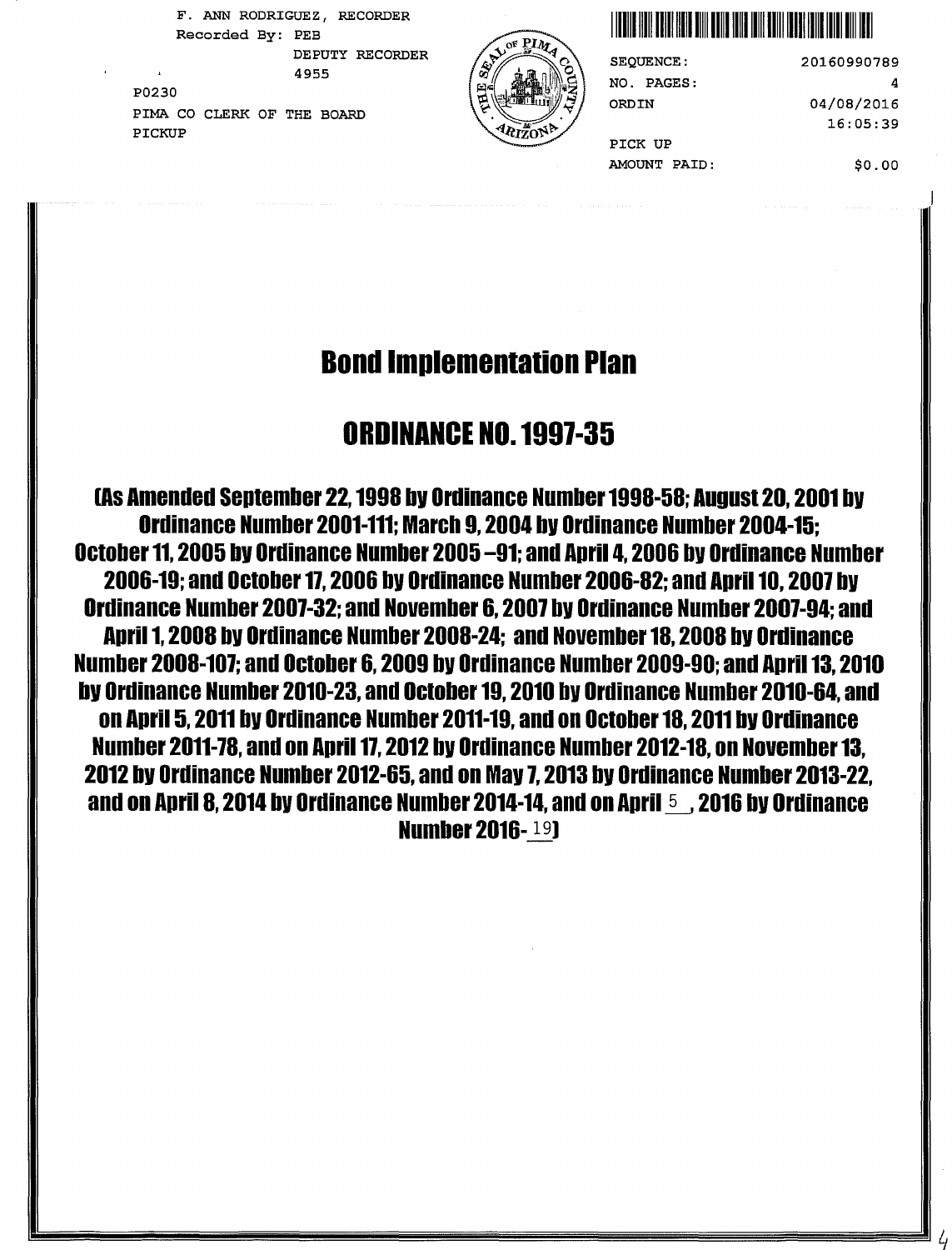#### ORDINANCE NUMBER 2016-19

AN ORDINANCE OF THE BOARD OF SUPERVISORS OF PIMA COUNTY ARIZONA RELATING TO GENERAL OBLIGATION AND SEWER REVENUE BOND PROJECTS AMENDING ORDINANCE NUMBER 1997-35 BOND IMPLEMENTATION PLAN, MAY 20, 1997 SPECIAL ELECTION (AS PREVIOUSLY AMENDED) FOR THE PURPOSE OF EXTENDING IMPLEMENTATION PERIODS.

#### The Board of Supervisors of Pima County (the "Board") finds that:

- A. The Board of Supervisors adopted Chapter 3.06 of the Pima County Code titled "Bonding Disclosure, Accountability and Implementation"; and,
- B. In compliance with Chapter 3.06, the Board of Supervisors adopted Ordinance Number 1997- 35, the "Bond Implementation Plan, May 20, 1997 Special Election"; and,
- C. The Board of Supervisors, has previously amended the Bond Implementation Plan a number of times in compliance with provisions of Chapter 3.06; and
- D. The Board of Supervisors desires to amend Ordinance Number 1997-35 (as previously amended) in compliance with provisions of Chapter 3.06;

#### BE IT ORDAINED by the Board of Supervisors of Pima County, Arizona, that:

Ordinance Number 1997-35 (as previously amended) is hereby amended as follows: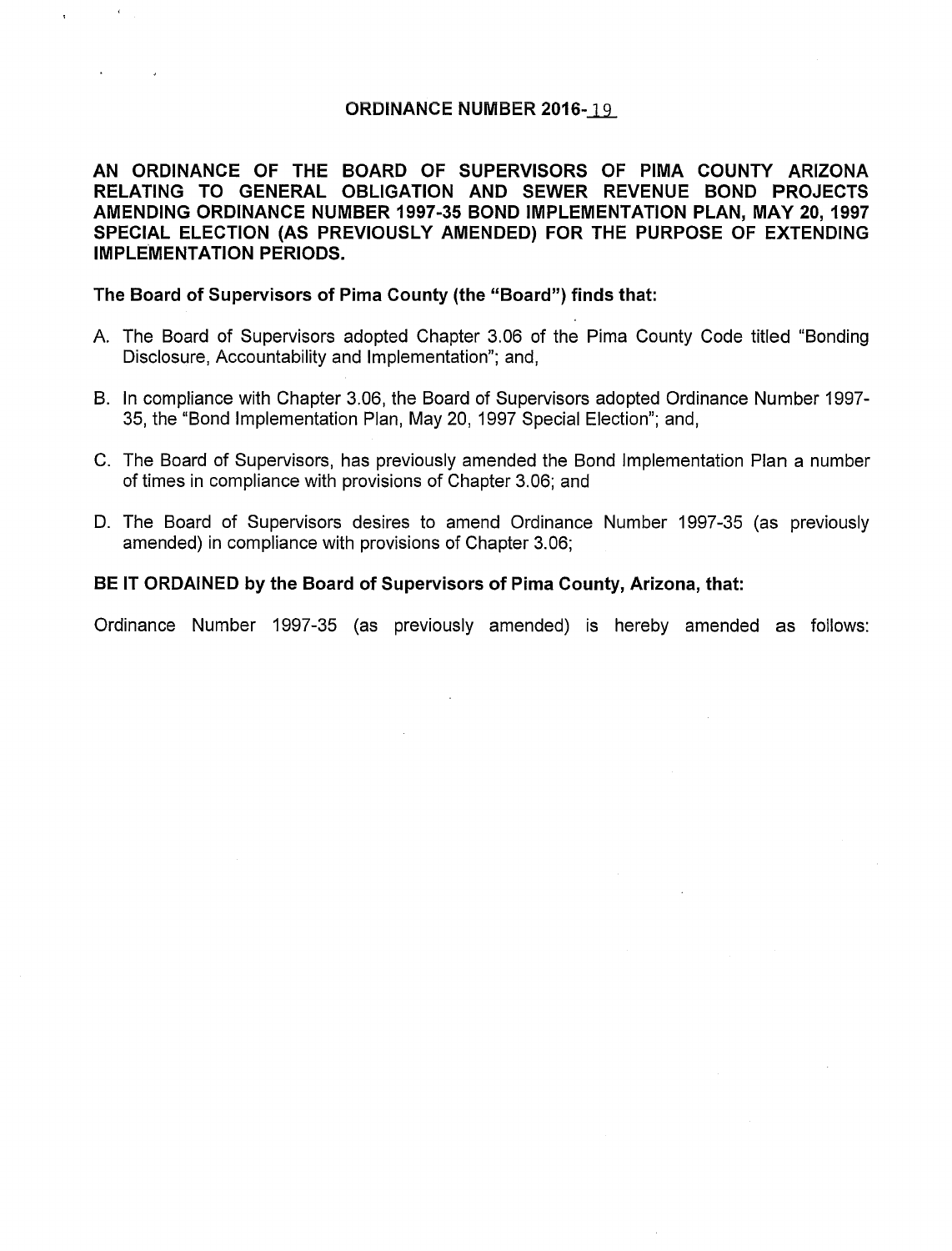### **Table 5**

 $\hat{\mathbf{r}}$  and  $\hat{\mathbf{r}}$ 

 $\bar{\mathbf{t}}$ 

| <b>Fiscal Year</b> | <b>Implementation Period</b> | <b>Cumulative</b><br><b>Bond Sale</b> |
|--------------------|------------------------------|---------------------------------------|
| 1997/98            | 1                            | \$30,000,000                          |
| 1998/99            | 1                            | 60,000,000                            |
| 1999/2000          |                              | 90,000,000                            |
| 2000/01            | $\frac{2}{3}$                | 120,000,000                           |
| 2001/02            |                              | 160,000,000                           |
| 2002/03            | 3                            | 205,000,000                           |
| 2003/04            | 4                            | 256,980,000                           |
| 2004/05            | 4                            |                                       |
| 2005/06            | 5                            |                                       |
| 2006/07            | 5                            |                                       |
| 2007/08            | 6                            |                                       |
| 2008/09            | 6                            |                                       |
| 2009/10            | $\overline{7}$               |                                       |
| 2010/11            | $\overline{7}$               |                                       |
| 2011/12            | 8                            |                                       |
| 2012/13            | 8                            |                                       |
| 2013/14            | 9                            |                                       |
| 2014/15            | 9                            |                                       |
| 2015/16            | $\frac{10}{10}$              |                                       |
| <u> 2016/17</u>    |                              |                                       |
| <u>2017/18</u>     | $\frac{11}{11}$              |                                       |
| <u>2018/19</u>     |                              |                                       |

### **Planned Bond Project/Program Implementation Period**